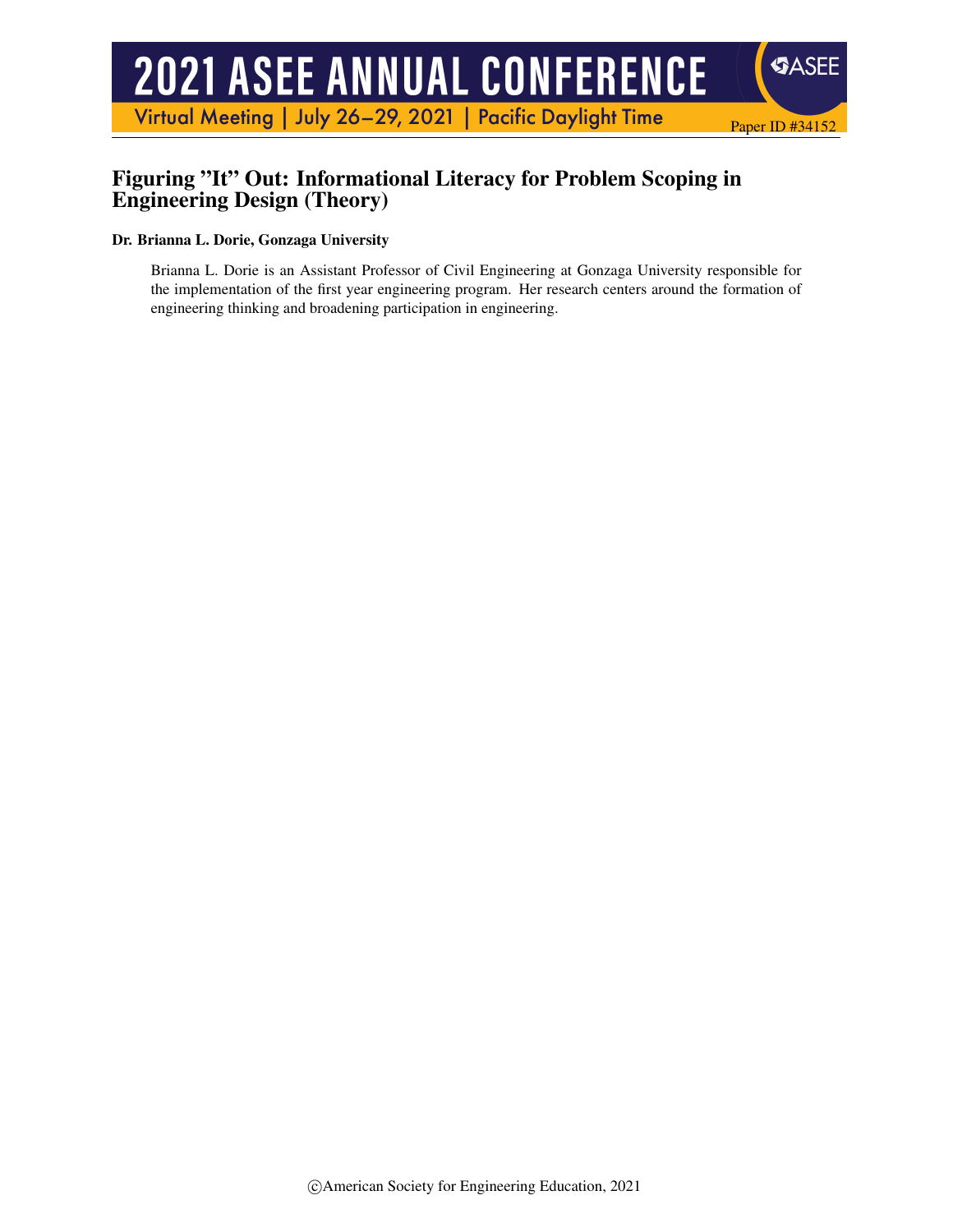# **Figuring "it" out: Informational literacy for problem scoping in engineering design (Theory)**

## **Abstract**

We live in a digital age, where we have access to a plethora of information at our literal fingertips. The relative speed of getting an answer has fundamentally changed the way that individuals locate and process this information. The intersection of engineering and library science delved into the field of informational literacy, which investigates the skills necessary to locate, evaluate and effectively use the needed information. This information gathering stage is important in the problem scoping stage for "wicked" open-ended engineering design problems.

Studies have shown that differences exist in how high schoolers, first-year students, senior students, experienced engineers and even preschoolers approach problem scoping and information gathering. This paper will outline the key research at each of the stages (preschool to engineering expert) to determine what key differences and/or similarities exist such as the role of context, information gathering, and the ability of the individual to discern the necessary information (application). Observations from multiple-units on informational literacy for problem scoping in a first-year engineering program will be presented.

### **There is a distinct connection between information gathering and problem scoping.**

Instead of spending hours in a library index or heading to a trusty set of Encyclopedias, the advent and current reliance on the internet has fundamentally changed the way that individuals locate and process information. We are now part of the "Google" generation whom lives, learns and works in an increasingly complex world chocked full of informative, persuasive and sometimes untrue pieces of information. The relative ease of access to differing information sources impacts both the quality and quantity of information used.

Engineering design problems are considered to be "wicked" – meaning that they are complex and ill-defined with regards to constraints and criteria. Problems of this nature often have multiple levels of conflicting criteria or constraints. In many cases this information isn't readily available and the lack of definition relies on the information gathering skillset of the individual investigating.

Information gathering behavior is expressed in various forms, but at its core is the process of collecting, receiving, and discriminating amongst information. Often this is considered under an umbrella term of informational literacy – which is an individual's ability to locate, evaluate and effectively use needed information. Processes involved during information gathering may include published or unpublished print materials, communication with human "experts" (e.g with peers, family, or librarians), and tactile processes (e.g. trial and error, experiments, etc.) (Figure 1). In addition, these interactions can take place in person or in virtual spaces.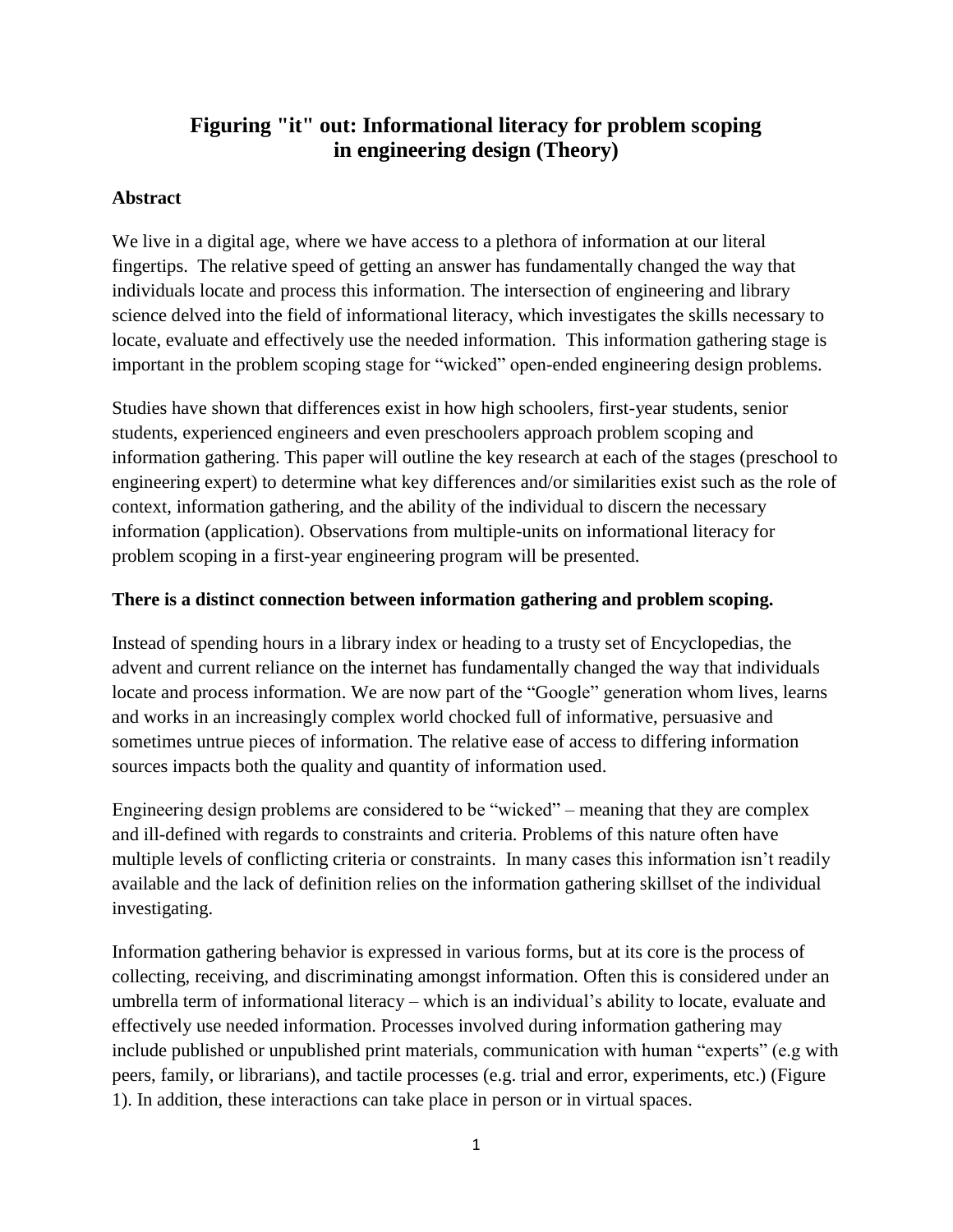

Figure 1. Different sources for information gathering.

High school students often rely upon the internet for the acquisition of information, with heavy reliance upon website that are more popular and persuasive in nature (as opposed to technical and informational) [1]. Even undergraduate students show a preference for quick, easy, and convenient alternatives to gather information that often preclude them from actually visiting an actual library [2-3]. However, even with library instruction, undergraduate students still rely on Google as a main source for their information gathering needs [4]. Reasons for this include a disconnect in the relevance of library instruction and low self-efficacy in their ability to use library resources for information searches [2].

While this probably doesn't come as a shock to many individuals, it still provides a nuanced understanding that students perceive the need for information without evaluation of the source material. In essence, it is an issue of quality (usually low) over quantity (sometimes too much). Previous research has suggested that the information gathering process was not correlated with the end-solution quality [5], though that was in direct contrast with previous research the suggested the opposite [6]. Therefore, it might not be the student's ability to gather a certain amount of information, but rather the breadth, relevance or quality of the information that is a determining factor influencing solution quality [1]. If the current trend of information gathering practices primarily rely upon a single source (aka the internet) there is the potential for the solution space to be impacted. This has implications for engineers as gathering information and application is a dominant aspect for problem scoping within the design process.

Schön (1983) was one of the first to define problem scoping as defining the problem, framing the context in which it sits, and delineating criteria by which design will be evaluated [7]. However, this definition has been expanded to include identification of constraints, goal-development, context, information gathering, problem framing and reflection [8-12]. This paper will focus on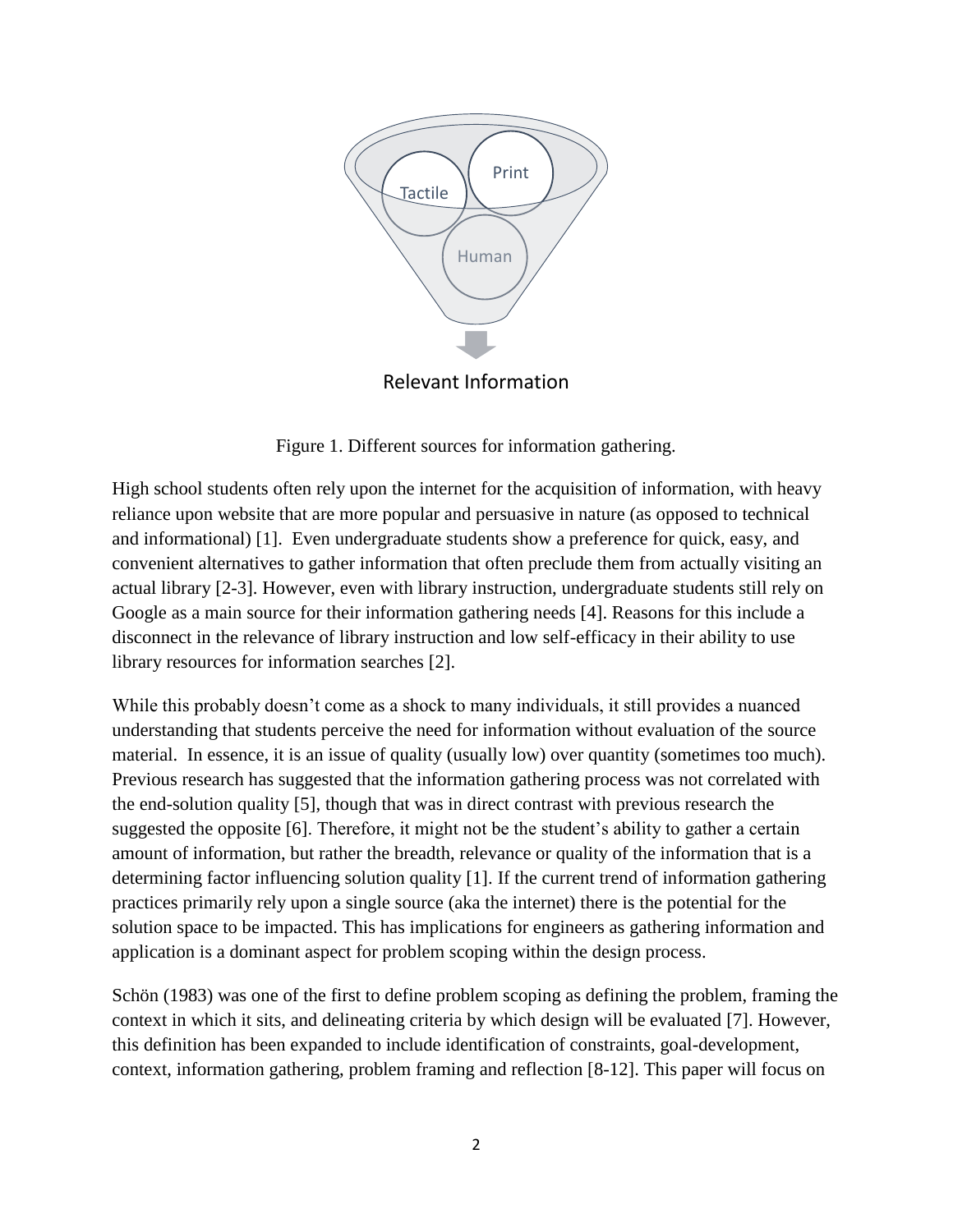the elements of information gathering and application of context, along with ability to discern appropriate information.

Problem scoping is considered to be crucial at the outset of the engineering design process where information can not only be used to both develop solutions, but also to redefine the initial problem framing during the progression of the process. Problem scoping in this vein is the ability to determine the aspects of problem that need more consideration. For example, determining the role of stakeholders, such as utility companies and Native Americans on the management of a reservoir system, or understanding the limitations of nanomaterials used in the development of medical devices. It is surmised that if an individual does not fully understand the problem at hand, they will be unable to develop an appropriate solution.

## **Individuals at any stage have the capability to engage in problem scoping.**

Problem scoping is a skill that engineers and designers need to continually develop in order to be effective. Most research into problem scoping focuses upon a single population but this paper posits that problem scoping occurs at any stage and is centered upon three different areas of commonality: role of context, information gathering, and the ability of the individual to discern the necessary information.

Preschoolers are natural engineers as they question the world around them, try to find solutions to problems (granted based on incomplete knowledge) and incorporate their experience to the matter at hand. While limited studies have investigated this natural ability, there is evidence that preschool children can engage in developmentally appropriate engineering experiences that are comparable to those of experienced engineers [8, 10-11] This engagement includes problemscoping behaviors such as identification of the problem, goal seeking, identification of constraints and interaction through contextual factors. [8]

During a study investigating how very young children and their parents engage in meaningful engineering activities within a museum context, findings highlighted problem scoping and idea generation as both possible and frequent interaction during the process of the engineering activity [8-11]. Preschoolers (aged 4-6) were able to identify constraints, look at the feasibility of a problem and even add in additional context to further the design agenda [10]. In addition, preschoolers were observed to add extra contextual layers to the problem if it was originally illdefined [10]. These behaviors were observed to occur more frequently when parents took on a less directing role. [11] Additional problem scoping competencies found in research include asking questions and explaining cause–effect phenomena [12]. Preschoolers in these studies often rely on human capital, aka "experts" to discern information through questions and feedback mechanisms for their information gathering needs.

Very few studies have investigated the potential for elementary students to engage in problem scoping behaviors. Studies have shown that young student engage in specific problem scoping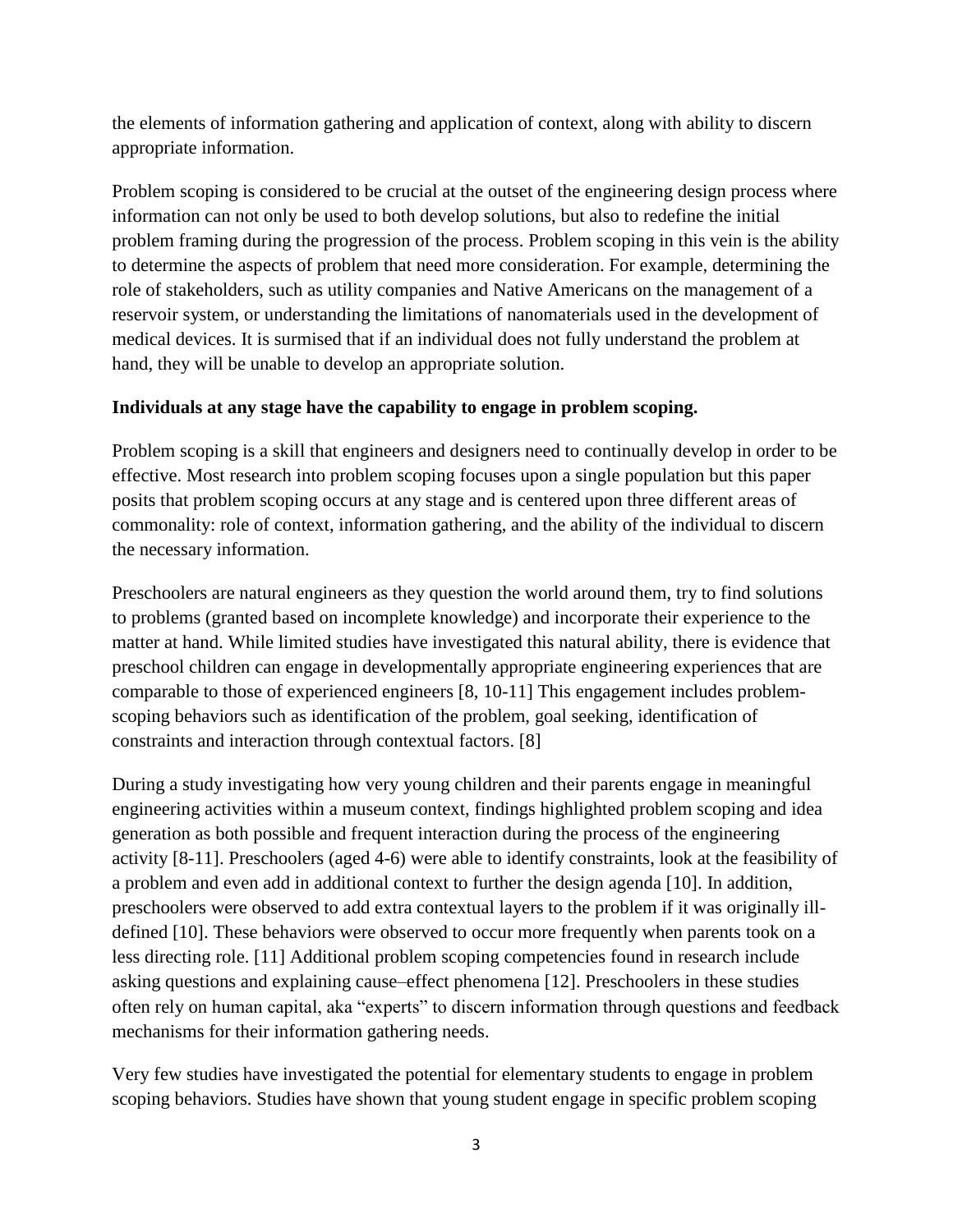behaviors such as problem naming (evaluation of user needs, considering criteria/constraints), determining the context, and reflection as early as Kindergarten up to sixth grade [13-16]. However, these behaviors have been observed to be inconsistent, and are dependent on the problem and the context given. Oftentimes students lack the language to clearly define their systematic method they follow. As they progress through the design process they often lose sight of the problem and become fixed on the solution space [16]. At this stage, student still rely on human "expert" interaction and some print for their informational needs.

During high school years, students have some exposure to traditional informational gathering techniques (e.g. book and digital sources), but even exposed to curricular units on informational literacy, many students still struggle to evidence strong information searching and critical evaluation skills [17]. High school students engage in design thinking with little understanding of the problem from the client's perspective. Students tend to become fixated on a single solution rather than spend time helping to further define the problem [1].

A majority of the research on problem scoping has been conducted with undergraduate engineering students, with comparison to practicing engineers [18-23]. More experienced engineers are observed to spend more time gathering information for understanding a problem than those with less experience [20].). Experts are expected to scope a problem in such a way that they adequately account for context. These "experts" often spend considerable time gathering information to clarify problem criteria/constraints, determine if solutions are untenable, serve as information for ideation and address any deficiencies in knowledge. Although undergraduate students and experts spend a substantial amount of time modeling a problem, students spend little time gathering information than experts. Additionally, it was found that undergraduate women's responses were more likely to be context-oriented than men's [21] (Kilgore et al 2013).

#### **Observations from a first-year engineering program on problem scoping**

One of the learning objectives of a first-year engineering program at a private, mid-sized institution  $(n = 154)$  is to develop foundational analytical and written communication skills appropriate for the field of engineering. Over the course of the fall semester, three different activities were implemented regarding problem scoping and informational literacy.

The first task was a hands-on activity in which the students had to design a tower out of a deck of playing cards, tape, and scissors. The objectives of this activity were to introduce stakeholder perspectives and demonstrate the importance of problem scoping. Each team was provided with a list of criteria and constraints, with the instructors and T.A. acting as the client and the manager. In the timed activity the student teams had to design an elevated viewing platform to meet the criteria/constraints, build and eventually test. Many of the criteria and constraints were left to be intentionally vague and a clarification script was provided for the instruction team if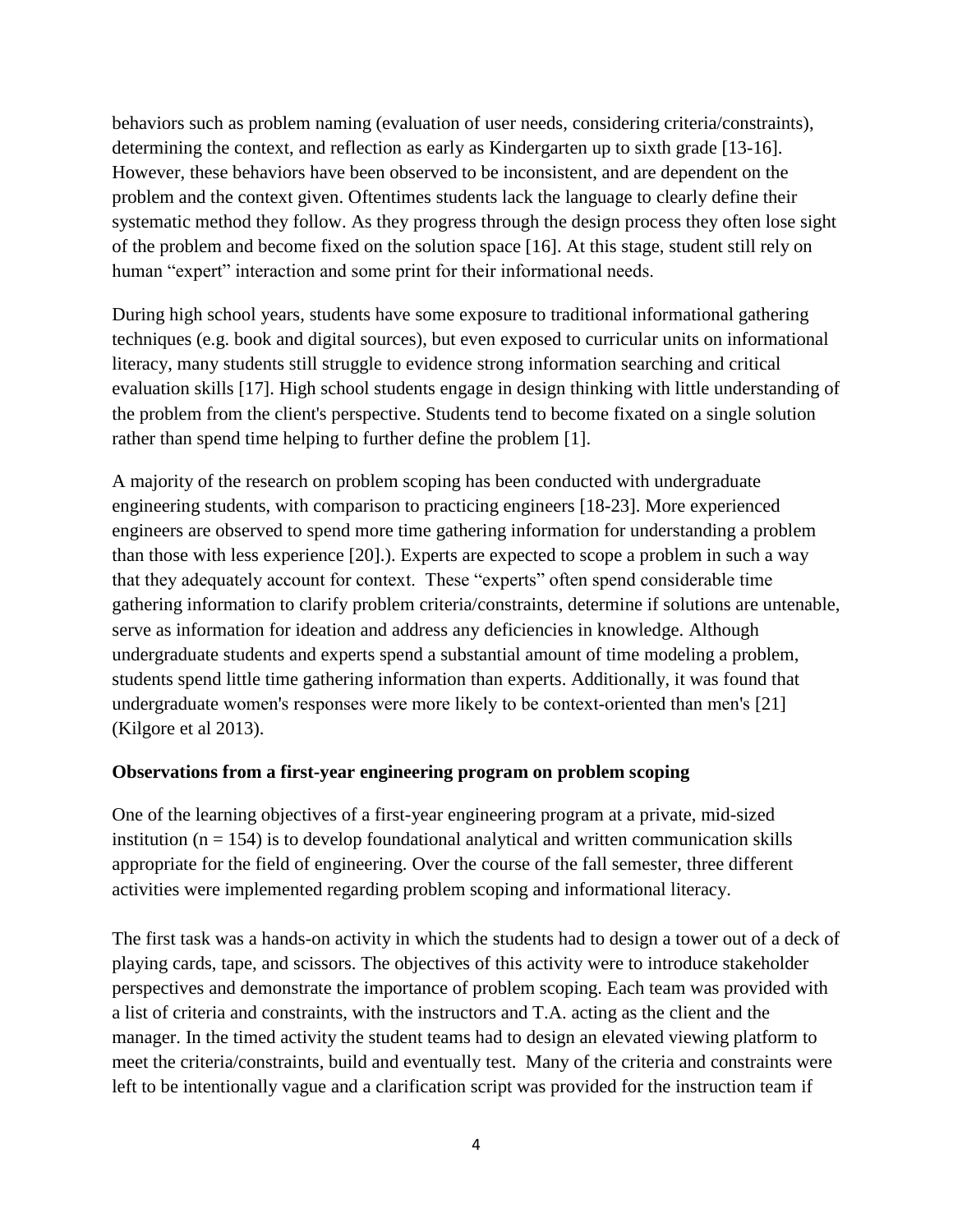questions were posed. Without this additional information it would be very difficult to have a successful design. During testing the students began to realize the importance of asking questions as the outset, and reflected on their interactions regarding their problem scoping.

*"Although we had a general idea and knew we wanted to incorporate triangles into out structure, we did not think through our plan, criteria, or constraints enough before we started. One take away from this project is to take time to get information before you start."*

*"We began building way too quickly, which ultimately created a design that was both messy and unsafe. We should have asked questions, played with the materials, drawn out a simple base design, divided the tasks, then began building. This process would have resulted in a design that actually met the criteria and worked."*

*"As ambitious and excited one might be to simply jump into finding solutions, there is a lot of information that needs to be sought out beforehand. This is the most important step that can be applied to future designs by asking as many questions as possible so the ideas for the design are as clear as possible. "*

Out of the 40 teams, only three teams were successful in meeting all the requirements.

University librarians also presented a traditional lecture on informational literacy, demonstrating the "CRAAP model" which evaluates **c**urrency, **r**elevance, **a**uthority, **a**ccuracy, and the **p**urpose of source material (originally developed by Meriam Library at the University of California, Chico). Students were expected to use the University library stacks to find book source material, use online engineering databases to find a digital journal article, and properly source their information using a citation management software. In a subsequent assignment, students were expected to use that knowledge to develop an annotated bibliography. A majority of the students were able to locate reputable sources but not one used a physical resource (aka book).

Lastly, in a culminating project, the students were tasked with gathering information regarding a reservoir system in the Pacific Northwest. This assignment was part of a larger engineering modeling project that would explore mathematical relationships through iterative steps using Excel. To engage more deeply with the subject matter, students had to gather information regarding the local waterway system located close to campus. The assignment had a two-part assessment strategy – the first was to determine the ability to use the resources gained through a one-time informational literacy program designated through the University Library and the second was to asses the types of source materials the students used.

All three of the activities centered around problem scoping and informational literacy were closely related to previously mentioned research findings in that internet sources were the predominant source of information gathering and novices tended not to engage with an "expert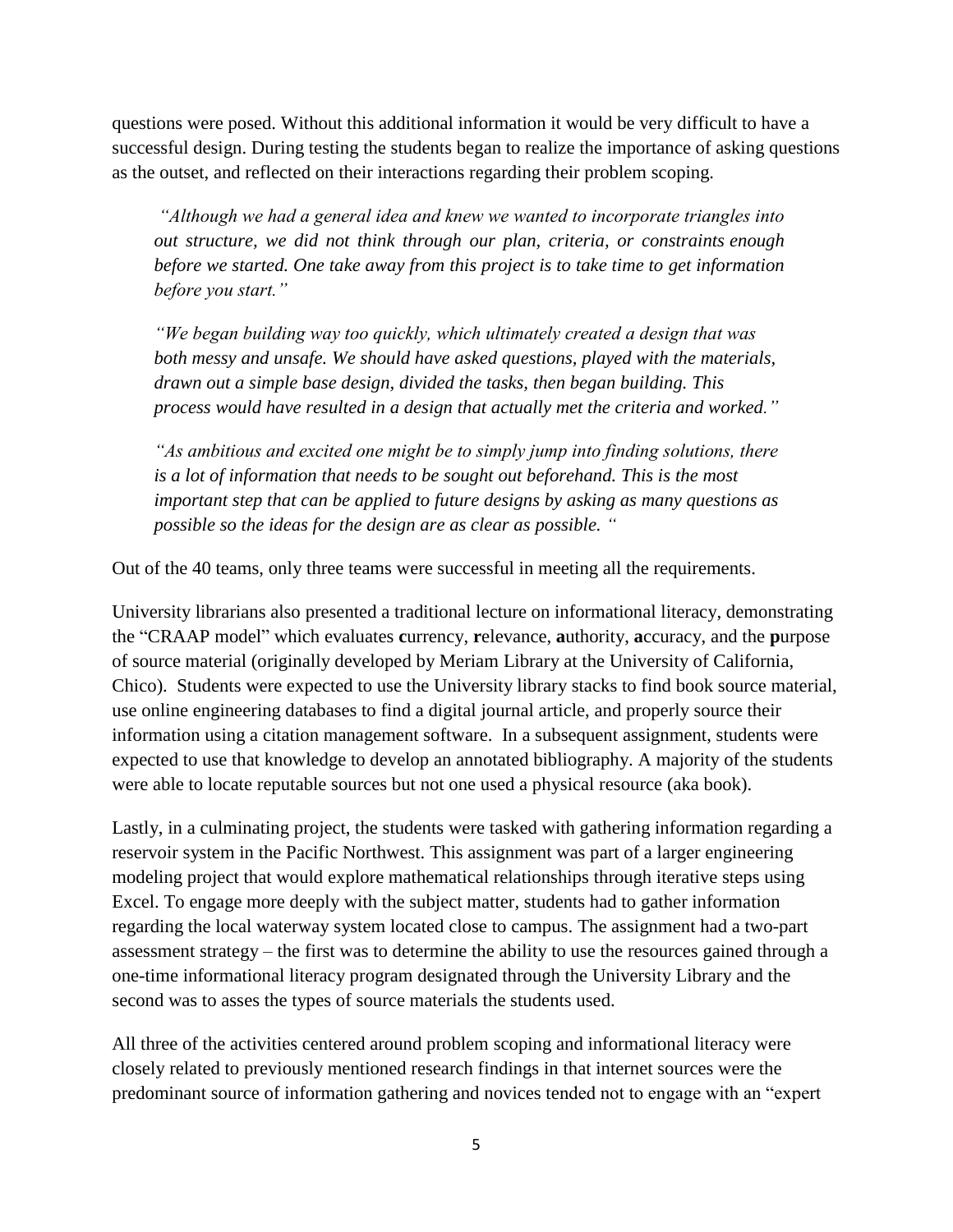other". Reliance on the source of information for finding "it" out relied predominately on preassigned information and brief internet searches.

In today's digital landscape, individuals of all ages have a responsibility to use information in an informed way. This is especially relevant for first-year engineering students that are transitioning into the professional space in which "wicked" problems will be present. Instruction on the availability of higher quality information, especially information found in places other than the open web, needs to take place. In addition, instruction and curriculum materials should promote student ability to search resources more efficiently.

#### **References**

- [1] Mentzer, N., & Fosmire, M. J. (2015). Quantifying the information habits of high school students engaged in engineering design. *Journal of Pre-College Engineering Education Research (J-PEER): 5*(2).
- [2] Colón-Aguirre, M., & Fleming-May, R. A. (2012). "You just type in what you are looking for": Undergraduates' use of library resources vs. Wikipedia. *Journal of Academic Librarianship*, 38, 391-399.
- [3] Denison, D. R., & Montgomery, D. (2012). Annoyance or delight? College students' perspectives on looking for information. *Journal of Academic Librarianship*, 38, 380– 390.<http://dx.doi.org/10.1016/j.acalib.2012.08.007>
- [4] Rempel, D., & Cossarini, D. M. (2013). Communicating the relevance of the library in the age of Google: Improving undergraduate research skills and information literacy through new models of library instruction. *Nordic Journal of Information Literacy in Higher Education*, 5, 49-53
- [5] Mentzer, N. (2014). Team based engineering design thinking. *Journal of Technology Education* 25.2 (2014): 52-72.
- [6] Atman, C. J., Adams, R. S., Cardella, M. E., Turns, J., Mosborg, S., & Saleem, J. (2007). Engineering design processes: A comparison of students and expert practitioners. *Journal of Engineering Education*, 96(4), 359–379.
- [7] Schön, D. (1979). Generative metaphor: A perspective on problem-setting in social policy. In A. Ortony (Ed.), *Metaphor and Society* (pp. 254–283). Cambridge: Cambridge University Press.
- [8] Dorie, B. L., Cardella, M., & Svarovsky, G. N. (2014). Capturing the design thinking of young children interacting with a parent. 2014 ASEE Annual Conference & Exposition, Indianapolis, IN.
- [9] Cardella, M. E., Svarovsky, G. N., & Dorie, B. L. (2013, June 23). Gender research on adult-child discussions within informal engineering environments (GRADIENT): Early findings. 2013 ASEE Annual Conference & Exposition, Atlanta, GA.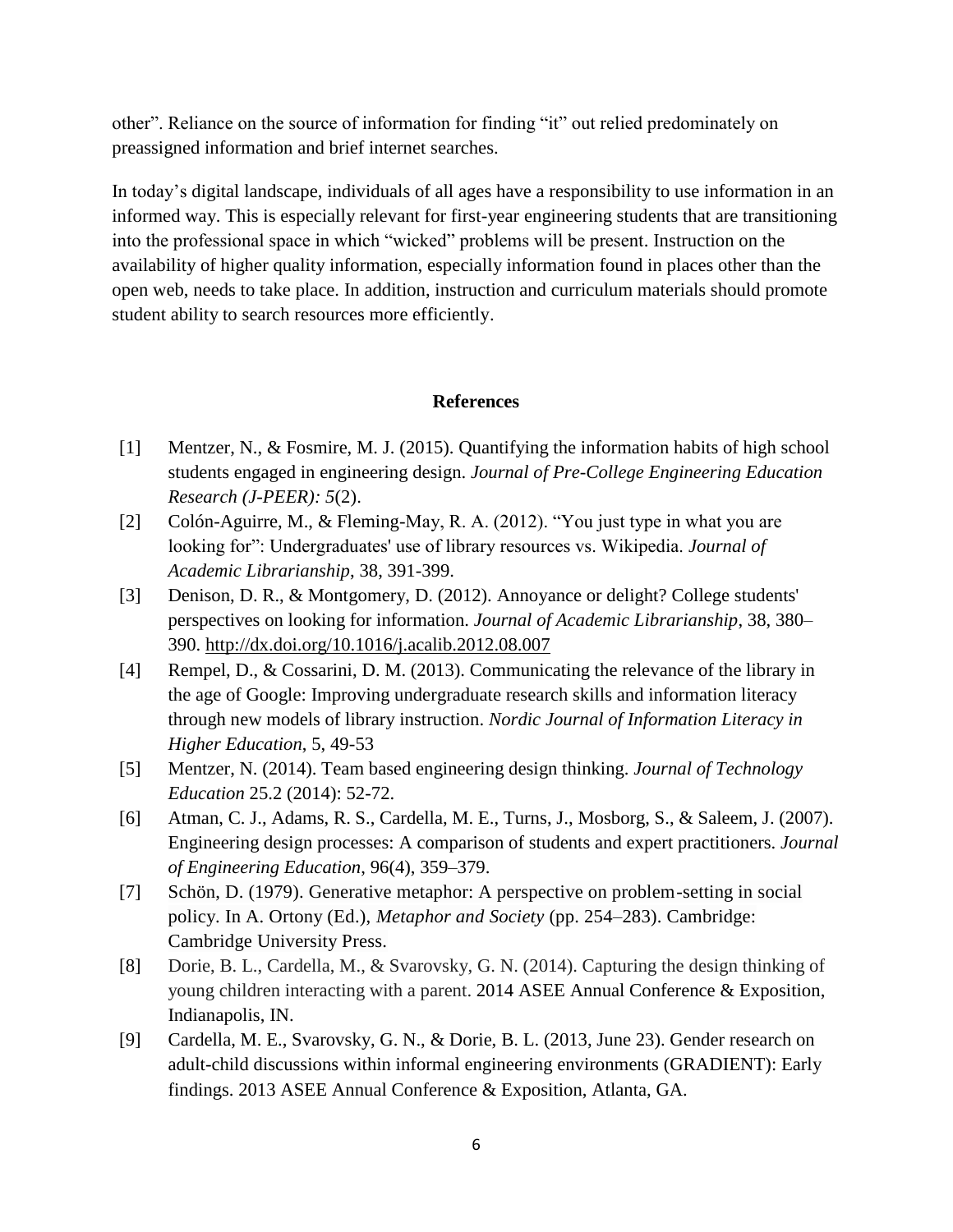- [10] Dorie, B. L., Cardella, M., & Svarovsky, G. N. (2015). Engineering together: Context in dyadic talk during an engineering task. 2015 ASEE Annual Conference & Exposition, Seattle, WA.
- [11] Svarovsky, G. N., Wagner, C., & Monica, C. (2018). Exploring moments of agency for girls during an engineering activity. *International Journal of Education in Mathematics, Science and Technology,* 6(3), 302–319
- [12] Ehsan, H., & Cardella, M. E. (2020). Capturing children with Autism's engagement in engineering practices: A focus on problem scoping. *Journal of Pre-College Engineering Education Research (J-PEER), 10*(1).
- [13] English, L. D., & King, D. (2017). Engineering education with fourth-grade students: Introducing design-based problem solving. *International Journal of Engineering Education,* 33(1), 346–360.
- [14] Watkins, J., Spencer, K., & Hammer, D. (2014). Examining young students' problem scoping in sngineering design. *Journal of Pre-College Engineering Education Research* (J-PEER), 4(1), Article 5.
- [15] Haluschak, E. M., Stevens, M. L., Moore, T. J., Tank, K. M., Cardella, M. E., Hynes, M. M., Gajdzik, E., & Lopez-Parra, R. D. (2018). Initial Problem Scoping in K-2 Classrooms (Fundamental). 2018 ASEE Annual Conference & Exposition, Salt Lake City, UT.
- [16] Zhou, N., Pereira, N. L., George, T. T., Alperovich, J., Booth, J., Chandrasegaran, S., ... & Ramani, K. (2017). The influence of toy design activities on middle school students' understanding of the engineering design processes. *Journal of Science Education and Technology*, *26*(5), 481-493.
- [17] Julien, H., & Barker, S. (2009). How high-school students find and evaluate scientific information: A basis for information literacy skills development. *Library & Information Science Research*, *31*(1), 12-17.
- [18] Atman, C. J., Adams, R. S., Cardella, M. E., Turns, J., Mosborg, S., & Saleem, J. (2007). Engineering design processes: A comparison of students and expert practitioners. *Journal of Engineering Education*, 96(4), 359–379.
- [19] Morozov, A., Kilgore, D., & Atman, C. (2007). Breadth in design problem scoping: Using insights from experts to investigate student processes. 2007 ASEE Annual Conference and Exposition, Honolulu, HI.
- [20] Bursic, K. M., & Atman, C. J. (1997). Information gathering: A critical step for quality in the design process. *Quality Management Journal*, *4*(4), 60-75.
- [21] Crismond, D. P., & Adams, R. S. (2012). A scholarship of integration: The matrix of informed design*. Journal of Engineering Education*, 101(4), 738–797.
- [22] Diefes-Dux, H. A., & Salim, A. (2009). Problem formulation during model-eliciting activities: Characterization of first-year students' responses. In Proceedings of the Research in Engineering Education Symposium.